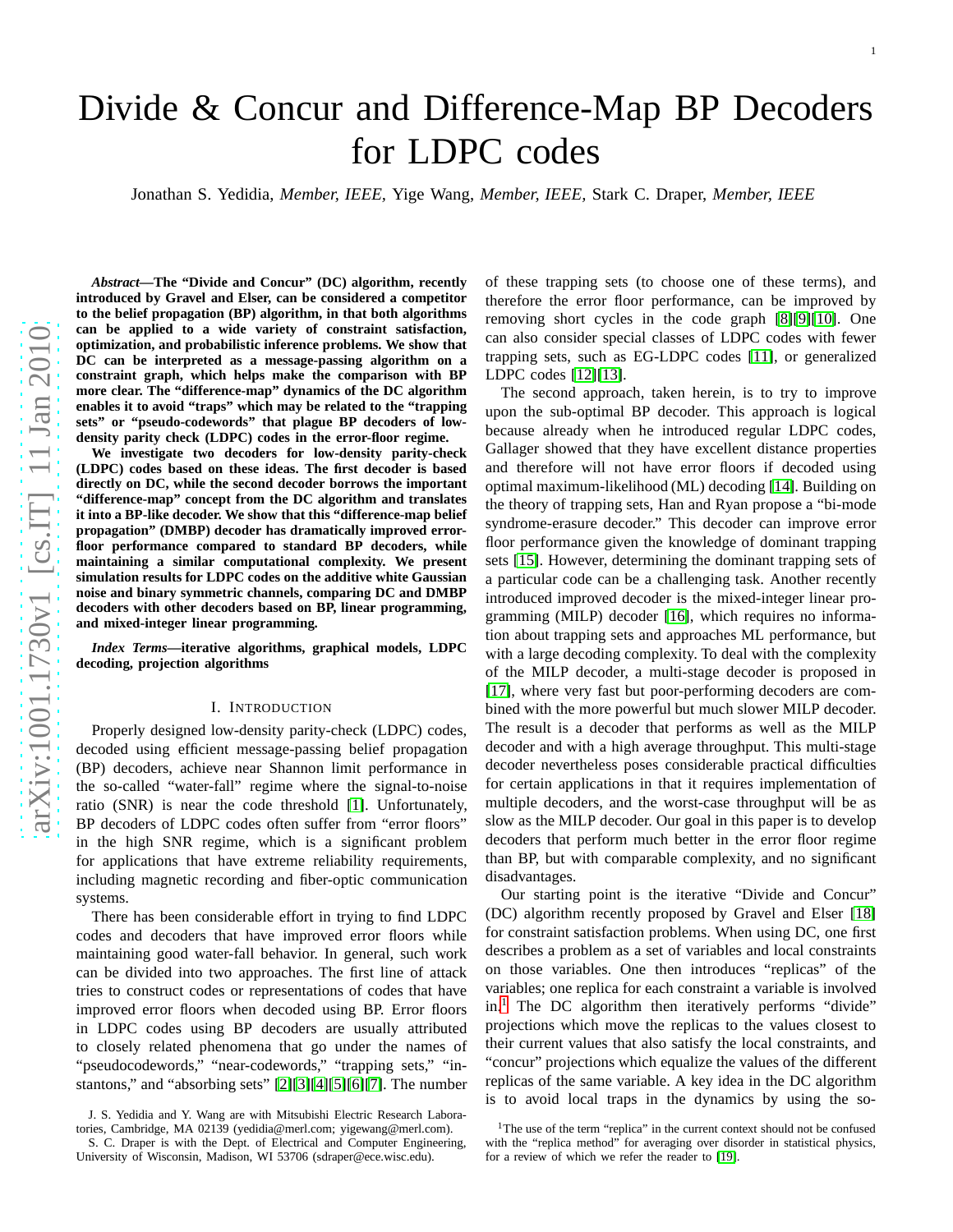called "Difference-Map" (DM) combination of "divide" and "concur" projections at each iteration.

LDPC codes have a structure that make them a good fit for the DC algorithm. In fact, Gravel reported on a DC decoder for LDPC codes in his Ph.D. thesis, although his simulations were very limited in scope [\[20\]](#page-9-9). We were curious about whether a DC decoder could be competitive with—or better than—more standard BP decoders. We were particularly motivated by the idea that the "traps" that the DC algorithm's "Difference-Map" dynamics promises to avoid might be related to the "trapping sets" that plague BP decoders of LDPC codes.

To construct a DC decoder, we need to add an important "energy" constraint, in addition to the more obvious parity check constraints. The energy constraint enforces that the correlation between the channel observations and the desired codeword should be at least some minimum amount. The effect of this constraint is to ensure that during the decoding process the candidate solution does not wander too far from the channel observation.

We found that the DC decoder can be competitive with BP decoders, but only if many iterations are allowed. Unfortunately, DC errors are often "undetected errors" in that the decoder returns a codeword that is not the most likely one. Failures of BP decoding, in contrast, almost always correspond to failures to converge or convergence to a non-codeword, and therefore are detectable.

We show how the DC decoder can be described as a message-passing algorithm. Using this formulation, we can see how to import the difference-map idea into a BP setting. We thus also constructed a novel decoder called the "differencemap belief propagation" (DMBP) decoder. Essentially, DMBP is a min-sum BP decoder with modified dynamics motivated by the DC decoder. Our simulations show that the DMBP decoder improves performance in the error floor regime quite significantly when compared with standard sum-product belief propagation (BP) decoders. We present results for both the additive white Gaussian noise (AWGN) channel and the binary symmetric channel (BSC).

The rest of the paper is organized as follows. In Section II, the DC algorithm is presented, and re-formulated as a message-passing algorithm. The DC decoder for LDPC codes is described in Section III. The DMBP algorithm is introduced in Section IV. In Section V we present simulation results. Conclusions are given in Section VI.

#### II. DIVIDE AND CONCUR

In this section, we review Gravel and Elser's "Divide and Concur" (DC) algorithm. Gravel and Elser did *not* formulate DC as a message-passing algorithm, or otherwise compare DC to BP, but the comparison is illuminating, and helped us design the DMBP decoder. Thus we present DC in a way that is consistent with Gravel and Elser's presentation, but makes comparisons to BP easier. We start by introducing the idea of "replicas" in Section [II-A](#page-1-0) in the context of the familiar alternating projection approach to constrained satisfaction problems. In Section [II-B](#page-2-0) we introduce and discuss the difference-map dynamics of DC. Then, in Section [II-C](#page-2-1) we reformulate DC as a message-passing algorithm directly comparable to BP.

## <span id="page-1-0"></span>*A. Replicas and alternating projections*

Consider a system with  $N$  variables and  $M$  constraints on those variables. We seek a configuration of the  $N$  variables such that all M constraints are satisfied. For each constraint that a variable is involved in, we create one "replica" of the variable. The idea behind DC is that by constructing a dynamics of replicas rather than of variables, each constraint can be locally satisfied (the "divide" step), and then later the possibly different values of replicas of the same variable can be forced to equal each other (the "concur" step).

Denote using  $r_{(a)}$  the vector containing the values of all the replicas associated with the *a*th constraint and let  $r_{[i]}$  be the vector of all the values of replicas associated with the ith variable. Let  $r$  be the vector containing all the values of replicas of all the variables. Now  $r_{(a)}$  for  $a = 1, 2, \dots, M$  and  $r_{[i]}$  for  $i = 1, 2, \cdots, N$  are two different ways to partition *r* into mutually exclusive sets.

There are two projection operations, the "divide" projection and the "concur" projection, denoted by  $P_D$  and  $P_C$ , respectively. Both projections act on *r* and output a new *r* that satisfies certain requirements. Since *r* can be partitioned into mutually exclusive sets, the projections are actually applied to each set independently. The divide projection is a product of local divide projections  $P_D^a(\mathbf{r}_{(a)})$  that operate on each  $r_{(a)}$  for  $a = 1, 2, \dots, M$ . If  $r_{(a)}$  satisfies the *ath* constraint,  $P_D^a(\mathbf{r}_{(a)}) = \mathbf{r}_{(a)}$ ; otherwise,  $P_D^{\dot{a}}(\mathbf{r}_{(a)}) = \tilde{\mathbf{r}}_{(a)}$  such that  $\tilde{\mathbf{r}}_{(a)}$  is the closest vector to  $r_{(a)}$  that satisfies the *a*th constraint. The metric used is normally ordinary Euclidean distance.

The divide projection forces all constraints to be satisfied, but has the effect that replicas of the same variable do not necessarily agree with one another. The concur projection is a product of local concur projections  $P_C^i(\mathbf{r}_{[i]})$  that act on  $\mathbf{r}_{[i]}$ for  $i = 1, 2, \dots, N$ . Let  $\bar{r}_{[i]}$  be the average of all the elements in  $r_{[i]}$  and construct a vector  $\bar{r}_{[i]}$  with each element equal to  $\bar{r}_{[i]}$ , with dimensionality the same as  $r_{[i]}$ . Then  $P_C^i(r_{[i]}) = \bar{r}_{[i]}$ . While the concur projection equalizes the values of the replicas of the same variable, the new values of the replicas may violate some constraints.

The overall projection  $P_D(r)$  [alternately  $P_C(r)$ ] is defined as applying  $P_D^a(\cdot)$  [ $P_C^i(\cdot)$ ] to  $r_{(a)}$  for  $a = 1, 2, ..., M$  $[r_{[i]}$  for  $i = 1, 2, ..., N]$ . The M [N] output vectors are then reassembled into the updated *r* vector through appropriate ordering.

A strategy is needed to combine these two projections to find a set of replica values such that all constraints are satisfied and all replicas of the same variable are equal. The simplest approach is to alternate two projections, i.e.,  $r_{t+1} = P_C(P_D(r_t)),$ where  $r_t$  is the vector of replica values at the t<sup>th</sup> iteration. This scheme works well for convex constraints, but it is prone to getting stuck in short cycles ("traps") that do not correspond to solutions.

To illustrate this point, consider the situation shown in Fig. [1,](#page-2-2) where we imagine that the space of replicas of a particular variable is only two-dimensional, i.e., the variable in question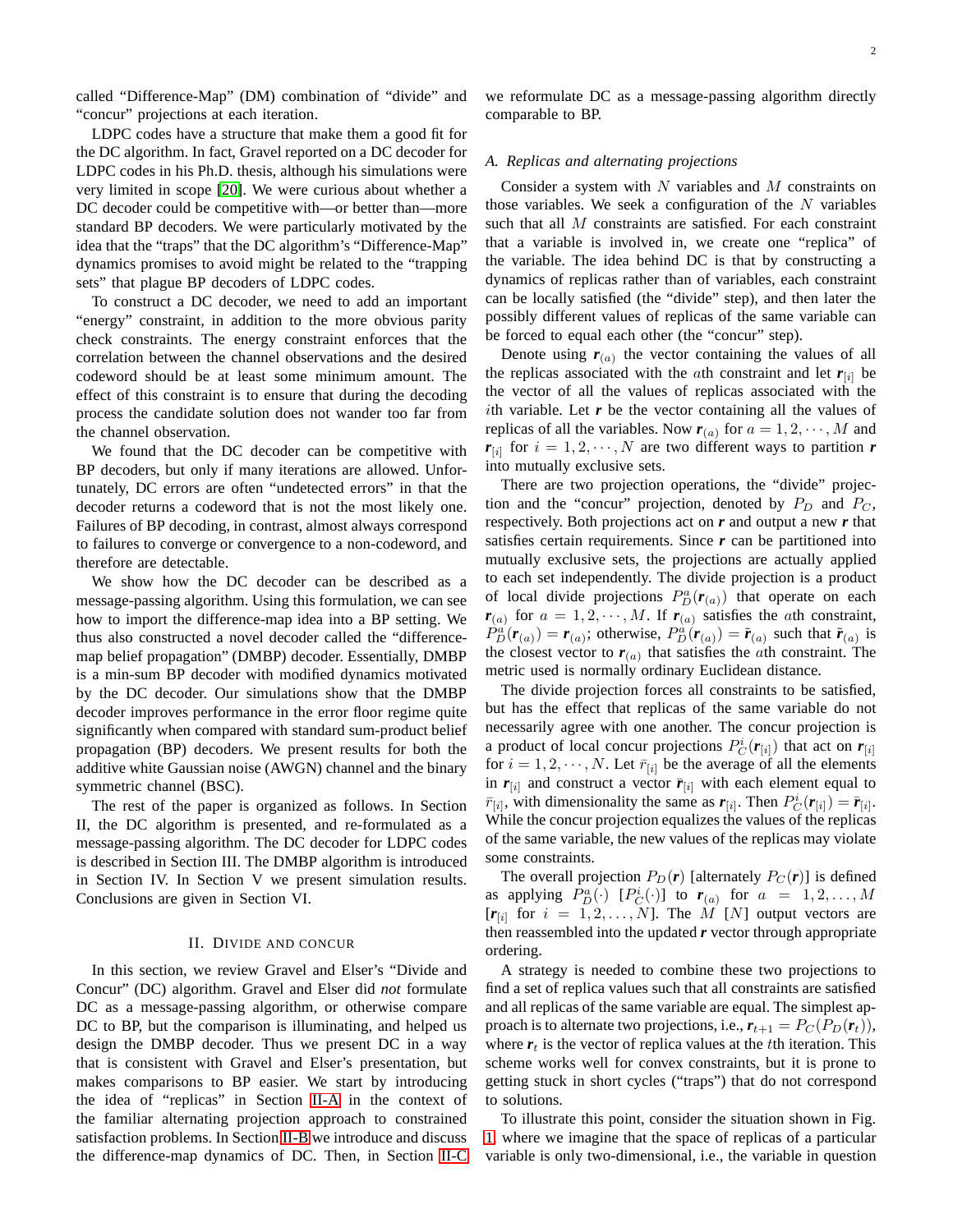

<span id="page-2-2"></span>Fig. 1. A simple example of a trap in an iterated projection strategy. If one iteratively projects to the nearest point that satisfies the constraints  $(A \text{ or } B)$ , and then the nearest point where the replica values are equal (the diagonal line) one may be trapped in a short cycle  $(B$  to  $C$  to  $B$  and so on) and never find the true solution at point A.

participates in two constraints. The diagonal line represents the requirement that all replicas are equal, since they are replicas of the same variable. The points  $A$  and  $B$  are the two pairs of replica values that satisfy the variable's constraints. The only common value that the replicas can take that satisfies both constraints is zero, i.e. point A. However, if one initializes replica values near point  $B$ , say at  $D$ , and applies the divide projection, then one will move to  $B$ , the nearest point that satisfies the constraints. Next, the concur projection will move to point C, the nearest point (along the diagonal) where the replica values are equal. Continued application of divide and concur projections, in sequence, moves the system to  $B$ , then back to  $C$ , then back to  $B$ , and so forth. Alternating projections cause the system to be stuck in a simple trap. Of course, this is only a toy two-dimensional example, but in nonconvex high-dimensional spaces it is plausible that an iterated projection strategy is prone to falling into such traps.

## <span id="page-2-0"></span>*B. Difference Map*

The difference map (DM) is a strategy that improves alternating projections by turning traps in the dynamics into repellers. It is defined by Gravel and Elser as follows:

<span id="page-2-3"></span>
$$
\boldsymbol{r}_{t+1} = \boldsymbol{r}_t + \beta \left[ P_C(f_D(\boldsymbol{r}_t)) - P_D(f_C(\boldsymbol{r}_t)) \right] \tag{1}
$$

where  $f_s(\mathbf{r}_t) = (1 + \gamma_s)P_s(\mathbf{r}_t) - \gamma_s \mathbf{r}_t$  for  $s = C$  or D with  $\gamma_C = -1/\beta$  and  $\gamma_D = 1/\beta$ . The parameter  $\beta$  can be chosen to optimize performance.

We focus here exclusively on the case  $\beta = 1$ , which is usually an excellent choice and corresponds to what Fienup called the "hybrid input-output" algorithm, originally developed in the context of image reconstruction [\[21\]](#page-9-10)[\[22\]](#page-9-11). See [\[23\]](#page-9-12) for a review of Fienup's algorithm and other projection algorithms for image reconstruction, and their relationship with earlier convex optimization methods.

For  $\beta = 1$ , the dynamics [\(1\)](#page-2-3) simplify to

$$
\boldsymbol{r}_{t+1} = P_C(\boldsymbol{r}_t + 2[P_D(\boldsymbol{r}_t) - \boldsymbol{r}_t]) - [P_D(\boldsymbol{r}_t) - \boldsymbol{r}_t].
$$
 (2)

It can be proved that if a fixed point in the dynamics  $r^*$  is reached, i.e.,  $r_{t+1} = r_t = r^*$ , then that fixed point must *correspond* to a solution of the problem. It is important to note that the fixed point itself is *not necessarily* a solution. The solution  $r_{sol}$  corresponding to a fixed point  $r^*$  can be obtained using  $r_{sol} = P_D(r^*)$  or  $r_{sol} = P_C(r^* + 2[P_D(r^*) - r^*]).$ 

We have found it very useful to think of the differencemap dynamics for a single iteration as breaking down into a three-step process. The expression  $[P_D(\mathbf{r}_t) - \mathbf{r}_t]$  represents the change to the current values of the replicas resulting from the divide projection. In the first step, the values of the replicas move *twice* the desired amount indicated by the divide projection. We refer to these new values of the replicas as the "overshoot" values  $r_t^{over} = r_t + 2[P_D(r_t) - r_t]$ . Next the concur projection is applied to the overshoot values to obtain the "concurred" values of the replicas  $r_t^{conc} = P_C(r_t^{over})$ . Finally the overshoot, i.e., the extra motion in the first step, is subtracted from the concur projection result to obtain the replica value for the next iteration  $r_{t+1} = r_t^{conc} - [P_D(r_t) - r_t]$ .

In Fig. [2](#page-3-0) we return to our previous example and see that the DM dynamics do not get stuck in a trap. Suppose, as before, that point A is at  $(0, 0)$ , point B is at  $(3, 1)$ , and and that we now start initially at point  $r_1 = (2, 2)$ . The divide projection would take us to point  $B$ , but the overshoot takes us twice as far to  $r_1^{over} = (4, 0)$ . The concur projection takes us back to  $r_1^{conc} = (2, 2)$ . Finally, the overshoot is corrected so that  $r_2 = (1, 3)$ . The next full iteration takes us to  $r_3 = (0, 4)$  (substeps are tabulated in Fig. [2\)](#page-3-0). Now however, we are closer to A then to B. Therefore, the next overshoot take us to  $\mathbf{r}_3^{over} =$  $(0, -4)$ , from which we would move to  $r_3^{conc} = (-2, -2)$ , and  $r_4 = r^* = (-2, 2)$ . Finally, at  $r_4$  we have reached a fixed point in the dynamics that corresponds to the solution at  $A$  (which can be obtained from the final value of  $P_D(\mathbf{r}_t)$  or  $\mathbf{r}_t^{conc}$ ).

We can generalize from this example to understand how the DM dynamics turns a trap into a "repeller," where at each iteration, one moves away from the repeller by an amount equal to the distance between the constraint involved and the nearest point that satisfies the requirement that the replicas be equal. Of course, DM dynamics are not a panacea; it is possible that DC can get caught in more complicated cycles or "strange attractors" and never find an existing solution; but least it will does not get caught in simple traps.

# <span id="page-2-1"></span>*C. DC as a message-passing algorithm*

We now turn to developing an alternative interpretation of DC, as a message-passing algorithm on a graph. "Messages" and "beliefs" are similar to those in BP, but messageupdate and belief-update rules are different. To begin with, we construct a bi-partite "constraint graph" of variable nodes and constraint nodes, where each variable is connected to the constraints it is involved in. A constraint graph can be thought of as a special case of a factor graph [\[24\]](#page-9-13), where each allowed configuration is given the same weight, and disallowed configurations are given zero weight.

We identify the DC "replicas" with the edges of the graph. We denote by  $r_{\text{tila}}(t)$  the value of the replica on the edge joining variable  $i$  to constraint  $a$  at the beginning of iteration  $t$ ,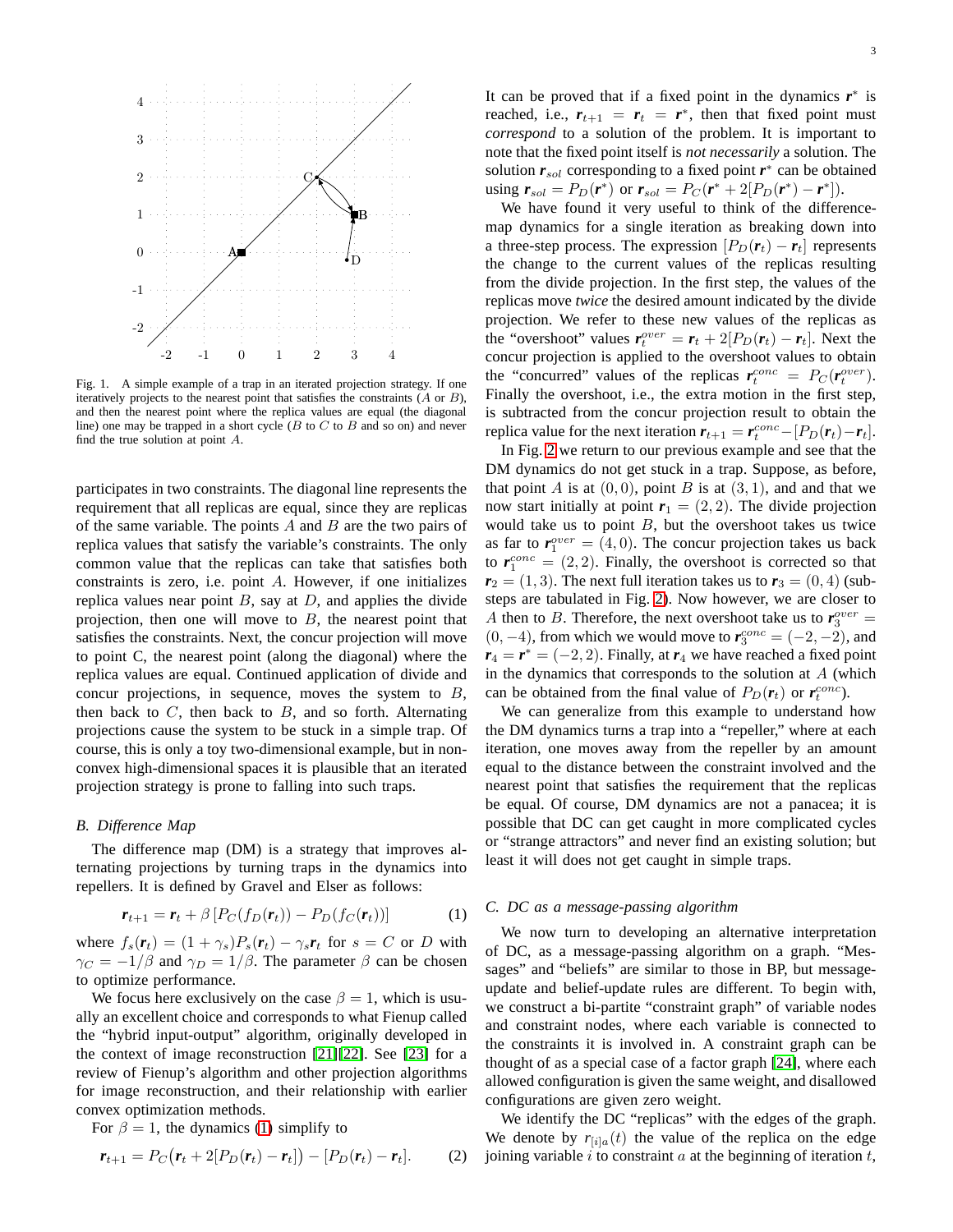

<span id="page-3-0"></span>Fig. 2. An example showing how DM dynamics avoids traps. If we start at the point  $r_1$ , an iterated projections dynamics would be trapped between point  $B$  and  $r_1$ , and never find the solution at  $A$ . DM dynamics will instead be repelled from the trap and move to  $r_2$  (via the three sub-steps denoted with dashed lines  $r_1^{over}, r_1^{conc} = r_1$ , and  $r_2$ ), then move to  $r_3$ , and then end at the fixed point  $r_4 = r^*$ , which corresponds to the solution at A.

i.e., the appropriate element of  $r_{[i]}(t)$ . We similarly denote by  $r_{[i]a}^{over}(t)$  and  $r_{[i]a}^{conc}(t)$  the "overshoot" and "concurred" values of the same replica. We note that these are all scalars.

We can alternatively think of the initial value of a replica  $r_{[i]a}(t)$  as a "message" from the variable node i to the constraint node a that we denote as  $m_{i\to a}(t)$ . The set of incoming messages to constraint node a,  $\mathbf{m}_{\rightarrow a}(t) \equiv \{m_{i\rightarrow a}(t) : i \in$  $\mathcal{N}(a)$  where  $\mathcal{N}(a)$  is the set of variable indexes involved in constraint a, can therefore be expressed as  $\mathbf{m}_{\rightarrow a}(t) = \mathbf{r}_{(a)}(t)$ .

In the three-step interpretation of the DM dynamics described above, these replica values are next transformed into overshoot values by moving by twice the amount indicated by the divide projection. Because the overshoot values are computed locally at a constraint node using the messages into to the constraint node, we can think of the overshoot values  $r_{[i]a}^{over}(t)$  as messages from the constraint node a to their neighboring variable nodes i, denoted by  $m_{a\to i}(t)$ . The set of outgoing messages from constraint node *a* is  $m_{a\rightarrow}(t) \equiv$  ${m_{a\to i}(t) : i \in \mathcal{N}(a)}$ . This set can thus be calculated as  $m_{a\to}(t) = r_a^{over}(t) = r_{(a)}(t) + 2[P_B^a(r_{(a)}(t)) - r_{(a)}(t)] =$  $m_{\to a}(t) + 2[P_D^a(m_{\to a}(t)) - m_{\to a}(t)].$ 

The next step of the DC algorithm takes the overshoot replica values  $r_{[i]a}^{over}(t)$  and computes concurred values  $r_{[i]a}^{conc}(t)$ using the concur projection. Note that the concurred values for replicas that are connected to the same variable node  $i$  are all

4

equal to each other. We can think of these concurred values as "beliefs," denoted by  $b_i(t)$ . Just as in BP, the beliefs at a variable node  $i$  are computed using all the messages coming into that variable node. However, while the BP belief is a sum of incoming messages, the DC belief is an average:

$$
b_i(t) = P_C^i(\mathbf{r}_{[i]}(t)) = \frac{1}{|\mathcal{M}(i)|} \sum_{a \in \mathcal{M}(i)} m_{a \to i}(t) \qquad (3)
$$

where  $\mathcal{M}(i)$  is the set of constraint indexes in which variable  $i$  participates.

Finally, the DC rule for computing the new replica values at the next iteration is to take the concurred values and subtract a correction for the amount we overshot when we computed the overshot values. In terms of our belief and message formulation, we compute the outgoing messages from a variable node at the next iteration using the rule

<span id="page-3-1"></span>
$$
m_{i \to a}(t+1) = b_i(t) - \frac{1}{2} [m_{a \to i}(t) - m_{i \to a}(t)].
$$
 (4)

Comparing with the ordinary BP rule

$$
m_{i \to a}(t+1) = b_i(t) - m_{a \to i}(t),
$$
 (5)

we note that the message out of a variable node in DC also depends on the value of the same message at the previous iteration, which is not the case in BP.

To summarize, the overall structure of BP and DC as message-passing algorithms is similar. In both one iteratively updates beliefs at variable nodes and messages between variable nodes and constraint nodes. Furthermore, messages out of a constraint node are computed based on the messages into the constraint node, beliefs are computed based on the messages into a variable node, and the messages out of the variable node depend on the beliefs and the messages into a variable node. The differences are in the specific forms of the message-update and belief-update rules, and the fact that a message-update rule for a message out of a variable node in DC also depends on the value of the same message in the previous iteration.

## III. DC DECODER FOR LDPC CODES

<span id="page-3-2"></span>Decoding of LDPC codes can be described as a constraint satisfaction problem. We restrict ourselves here to binary LDPC codes, although generalizations to  $q$ -ary codes are straightforward. Searching for a codeword is equivalent to seeking a binary sequence which satisfies all the single-parity check (SPC) constraints simultaneously. We also add one important additional constraint, which is that the likelihood of a binary sequence must be greater than some minimum amount. Then the decoding problem can be divided into many simple sub-problems which can be solved independently using the DC approach.

Let  $M$  and  $N$  be the number of SPC constraints and bits of a binary LDPC code, respectively. Let *H* be the parity check matrix which defines the code. Assume BPSK signaling with unit energy, which maps a binary codeword  $c = (c_1, c_2, \ldots, c_N)$  into a sequence  $x = (x_1, x_2, \ldots, x_N)$ , according to  $x_i = 1 - 2c_i$ , for  $i = 1, 2, ..., N$ . The sequence  $x$  is transmitted through a channel and the received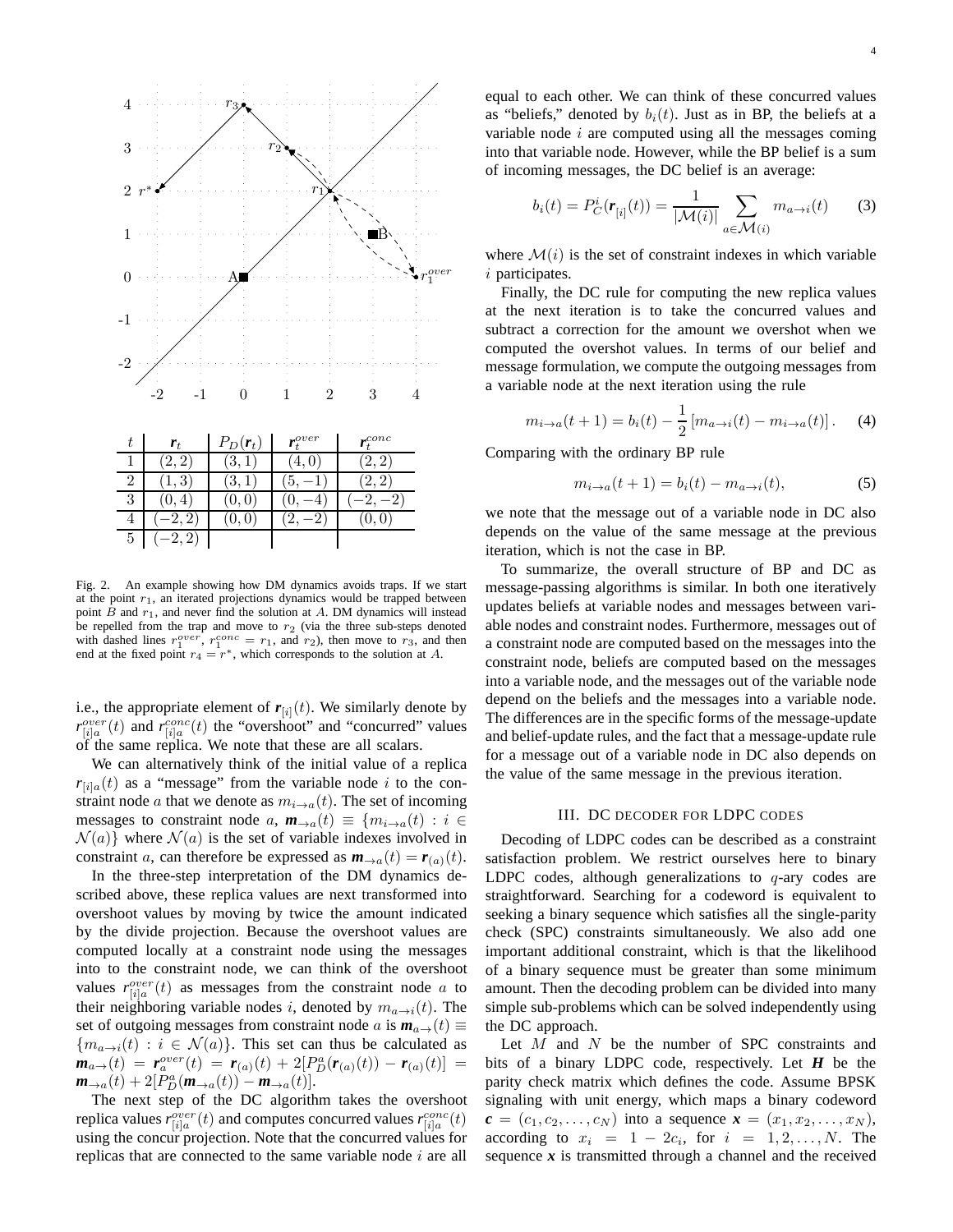channel observations are denoted  $y = (y_1, y_2, \dots, y_N)$ . Let the log-likelihood ratios (LLR's) corresponding to the received channel observations be  $L = (L_1, L_2, \ldots, L_N)$ , where

$$
L_i = \log\left(\frac{\Pr[y_i|x_i=1]}{\Pr[y_i|x_i=-1]}\right).
$$

Our goal is to recover the transmitted sequence of variables x. To do this, we will search for a sequence of  $\pm 1$ 's that satisfies all the SPC constraints and has the highest likelihood or, equivalently, the lowest "energy," where the energy is defined as  $E = -\sum_{i=1}^{N} L_i x_i$ . Note that although our desired sequence consists only of  $\pm 1$  variables, the "replica" values, or equivalently "messages" and "beliefs," are real-valued.

In all, we have N variables  $x_k$ , and  $M + 1$  constraints, of which  $M$  are SPC constraints, with one additional energy constraint. We will write the energy constraint as  $-\sum_{i} L_i x_i \leq$  $E_{\text{max}}$ , where different choices of  $E_{\text{max}}$  result in different decoders. It is not obvious how to choose  $E_{\text{max}}$ ; we performed preliminary experiments to search for an  $E_{\text{max}}$  that optimizes decoding performance. Somewhat surprisingly, the best choice for  $E_{\text{max}}$  is one that for which the energy constraint can never actually be satisfied: we found that  $E_{\text{max}} = -(1 + \epsilon) \sum_i |L_i|$ , with  $0 < \epsilon \ll 1$  was an excellent choice. The fact that the energy constraint is never satisfied is not a problem because the decoder terminates if it finds a codeword that satisfies all the SPC constraints. Until then, the effect of the energy constraint is to keep the replica values near the transmitted sequence.

We will describe the DC decoder as an iterative messageupdate algorithm on a constraint graph, following the formula-tion in section [II-C.](#page-2-1) We use N variable indexes  $i = 1, 2, \dots, N$ and  $M + 1$  constraint indexes  $a = 0, 1, 2, \dots, M$ , where the 0th constraint is the energy constraint. SPC constraints involve a small number of variables, but the energy constraint involves every variable. To lay the groundwork for the overall DC decoder, we now explain how to perform the divide and concur projections.

#### *A. Divide and concur projections for LDPC decoding*

The divide projection  $P_D$  can be partitioned into a collection of  $M + 1$  projections  $P_D^a$ , where each projection operates independently on a vector of messages  $\mathbf{m}_{\rightarrow a}(t) \equiv \{m_{i \rightarrow a}(t) :$  $i \in \mathcal{N}(a)$  and outputs a vector (of the same dimensionality) of projected messages  $P_D^a(\mathbf{m}_{\to a}(t))$ . The output vector is as close as possible to the original values  $m_{\rightarrow a}(t)$  while satisfying the ath constraint.

The SPC constraints require that the variables involved in a constraint are all  $\pm 1$ , with an even number of  $-1$ 's. For these constraints we efficiently perform the divide projection as follows:

- Make a hard decision  $h_{ia}$  on each of  $m_{i\rightarrow a}(t)$  such that  $h_{ia} = 1$  if  $m_{i \to a}(t) > 0$ ,  $h_{ia} = -1$  if  $m_{i \to a}(t) < 0$ , and  $h_{ia}$  is chosen to be 1 or -1 randomly if  $m_{i\rightarrow a}(t) = 0$ .
- Check if  $h_a$  contains an even number of  $-1$ 's. If it does, set  $P_D^a(\mathbf{m}_{\to a}(t)) = \mathbf{h}_a$  and return.
- Otherwise, let  $\nu = \operatorname{argmin}_i |m_{i \to a}(t)|$ . Especially for the BSC, it is possible that several messages have equally minimal  $|m_{i\rightarrow a}(t)|$ . In this case, we randomly pick one of them and use its index as  $\nu$ .

• Flip  $h_{\nu a}$ , i.e., if  $h_{\nu a} = -1$ , set it to 1 and if  $h_{\nu a} = 1$ , set it to  $-1$ . Then set  $P_D^a(\mathbf{m}_{\to a}(t)) = \mathbf{h}_a$  and return.

Recall that the energy constraint is  $-\sum_{i=1}^{N} x_i L_i \le E_{\text{max}}$ . This implies a divide projection on the vector of messages  $m_{\rightarrow 0}(t)$ , performed as follows:

- If the energy constraint is already satisfied by the messages  $m_{\rightarrow 0}(t)$ , return the current messages, i.e.,  $P_D^0(\mathbf{m}_{\to 0}(t)) = \mathbf{m}_{\to 0}(t)$ . (Recall however that the energy constraint will never be satisfied for the choice of  $E_{\text{max}} = -(1+\epsilon) \sum_i |L_i|$  that we use in our simulations.)
- Otherwise, find  $h_0$  which is the closest vector to  $m_{\rightarrow 0}(t)$ and satisfies the energy constraint. An easy application of vector calculus can be used to derive that the ith component  $h_{i0}$  is given by the formula

$$
h_{i0} = m_{i \to 0}(t) - \frac{L_i(\sum_i L_i m_{i \to 0}(t) + E_{\text{max}})}{\sum_i L_i^2}
$$
 (6)

Set  $P_D^0(\mathbf{m}_{\to 0}(t)) = \mathbf{h}_0$  and return.

Finally, the concur projection  $P_C$  can be partitioned into a set of N projection operators  $P_C^i$ , where each  $P_C^i$  operates independently on the vector of messages  $\mathbf{m}_{\rightarrow i} \equiv \{m_{a \rightarrow i}(t) :$  $a \in \mathcal{M}(i)$  and outputs the belief  $b_i(t)$ , the average over the components of the vector  $m_{\rightarrow i}$ .

## *B. DC algorithm for LDPC decoding*

The overall DC decoder proceeds as follows.

- **0. Initialization:** Set the maximum number of iterations to  $T_{\text{max}}$  and the current iteration to  $t = 1$ . Initialize the messages out of variable nodes  $m_{i\rightarrow a}(t = 1)$  for all i and  $a \in \mathcal{M}(i)$  to equal  $2p_i - 1$ , where  $p_i$  is the *a priori* probability that the *i*th transmitted symbol  $x_i$  was a 1, given by  $p_i \equiv \exp(L_i)/(1 + \exp(L_i)).$
- **1. Update messages from checks to variables:** Given the messages  $\mathbf{m}_{\to a}(t) \equiv \{m_{i\to a}(t) : i \in \mathcal{N}(a)\}\$ into each constraint a, compute the messages out of each constraint  $m_{a\to}(t) \equiv \{m_{a\to i}(t) : i \in \mathcal{N}(a)\}\$ using the overshoot formula

$$
\mathbf{m}_{a\to}(t) = \mathbf{m}_{\to a}(t) + 2[P_D^a(\mathbf{m}_{\to a}(t)) - \mathbf{m}_{\to a}(t)] \quad (7)
$$

where  $P_D^a(\mathbf{m}_{\to a}(t))$  is the divide projection operation for constraint a.

**2. Update beliefs:** Compute the beliefs at each variable node  $i$  using the concur projections

$$
b_i(t) = P_C^i(\mathbf{m}_{\to i}(t)) = \frac{1}{|\mathcal{M}(i)|} \sum_{a \in \mathcal{M}(i)} m_{a \to i}(t). \quad (8)
$$

- **3. Check if codeword has been found:** Create  $\hat{c} = \{\hat{c}_i\}$ such that  $\hat{c}_i = 1$  if  $b_i(t) < 0$ ,  $\hat{c}_i = 0$  if  $b_i(t) > 0$  and flip a coin to decide  $\hat{c}_i$  if  $b_i(t) = 0$ . If  $H\hat{c} = 0$  output  $\hat{c}$  as the decoded codeword and stop.
- **4. Update messages from variables to checks:** Increment  $t := t + 1$ . If  $t > T_{\text{max}}$  stop and return FAILURE. Otherwise, update each message out of the variable nodes using the "overshoot correction" rule given in equation [\(4\)](#page-3-1) and go back to Step 1.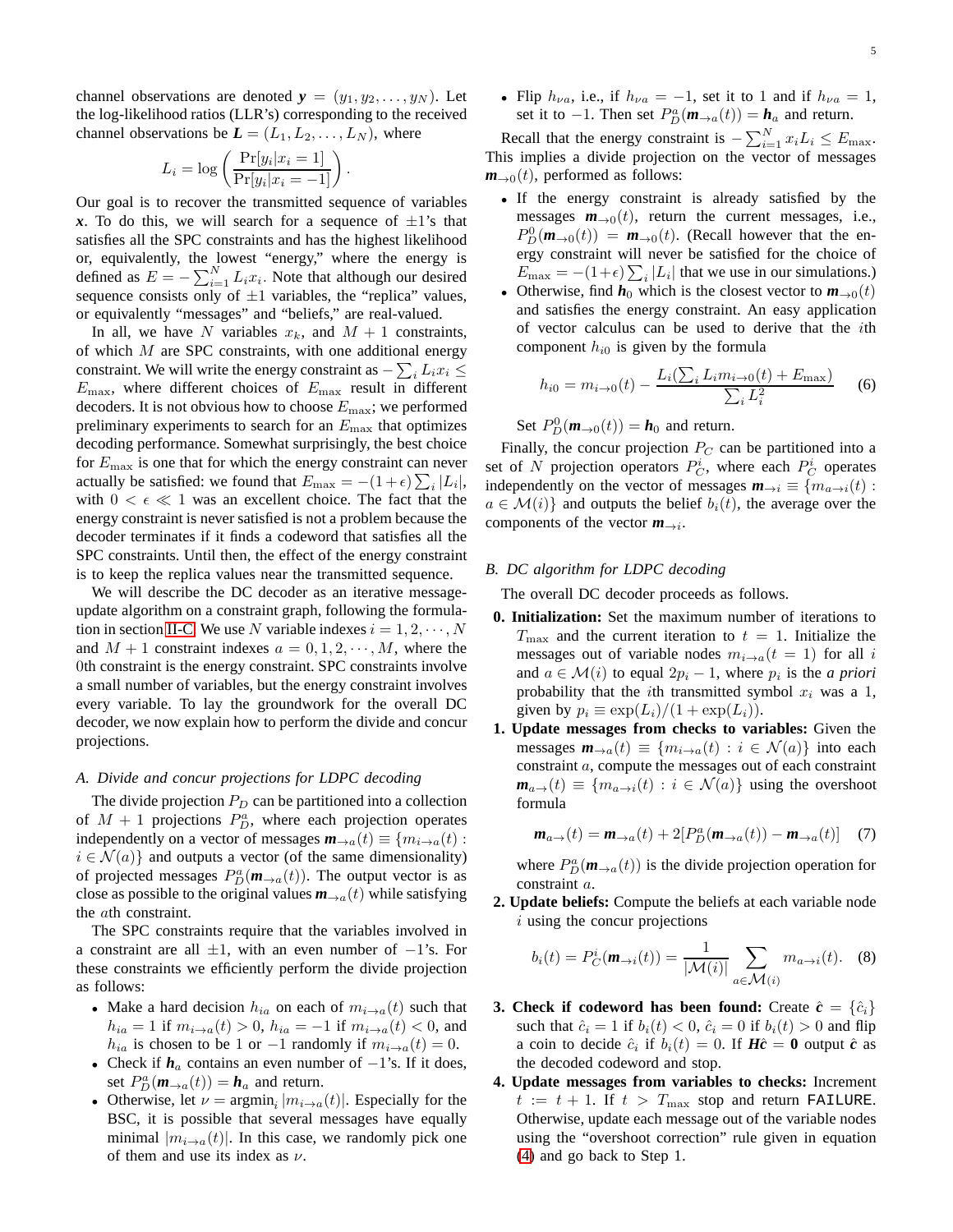As already mentioned in the introduction, the DC decoder performs reasonably well, but with some problems. We defer a detailed discussion of the DC simulation results until section [V.](#page-5-0) First we describe a second and novel decoder, the difference-map belief propagation (DMBP) decoder.

# IV. DMBP DECODER

Our motivation in creating the DMBP decoder was that BP decoders generally perform well, but they seem to use something like an iterated projection strategy, and perhaps the trapping sets that plague the error-floor regime are related to the "traps" that the difference-map dynamics is supposed to ameliorate. Since we can also describe DC decoders as message-passing decoders, we could try to create a new BP decoder that was a mixture of BP and difference-map ideas.

For simplicity, we work with a min-sum BP decoder using messages and beliefs that correspond to log-likelihood ratios. Note that the min-sum message update rule is much simpler to implement in hardware than the standard sumproduct rule. Normally, sum-product (or some approximation to sum-product) BP decoders are favored over min-sum BP decoders because they perform better, but we found that the straightforward min-sum DMBP decoder will out-perform the more complicated sum-product BP decoder. Our preliminary simulations also show, somewhat surprisingly, that the minsum DMBP decoder slightly out-performs a sum-product DMBP decoder. (We don't further discuss the sum-product DMBP decoder herein.)

We use the same notation for messages and beliefs that were used in the discussion of the DC decoder in Section [III.](#page-3-2) We compare, on an intuitive level, the min-sum BP decoder with the DC decoder in terms of belief updates and messageupdates at both the variable and check nodes.

Beginning with the message-updates at a check node, the standard min-sum BP update rules are to take incoming messages  $m_{i\to a}(t)$  and compute outgoing messages according to the rule that

<span id="page-5-1"></span>
$$
m_{a \to i}(t) = \left(\min_{j \in \mathcal{N}(a) \backslash i} |m_{j \to a}(t)|\right) \prod_{j \in \mathcal{N}(a) \backslash i} \text{sgn}(m_{j \to a}(t)),\tag{9}
$$

where sgn(z) =  $z/|z|$  if  $z \neq 0$ , and sgn(z) = 0 if  $z = 0$ . Comparing with the DC "overshoot" message-update rule, we note that the min-sum updates, in some sense, also "overshoot". For example, at a check node that has three incoming positive messages and one incoming negative message, we obtain three outgoing negative messages and one outgoing positive message. This overshoots the "correct" solution of having an even number of negative messages (since the parity check must ultimately be connected to an even number of variables with value  $-1$ ). Because the min-sum rule for messages outgoing towards a particular variable ignore the incoming message from that variable, all the outgoing messages move beyond what is necessary (at least in terms of sign) to satisfy the constraint. Since we *want* an overshoot, we decided to leave this rule unmodified.

Turning to the belief update rule, the standard BP rule is to compute the belief as the *sum* of incoming messages (including the message from the observation), while the DC rule is that the belief is the *average* of incoming messages. We decided to use the compromise rule

<span id="page-5-2"></span>
$$
b_i(t) = Z\left(L_i + \sum_{a \in \mathcal{M}(i)} m_{a \to i}(t)\right) \tag{10}
$$

where  $Z$  is a parameter chosen by optimizing decoder performance.

Finally, for the message-update rule for messages at the variable nodes, we directly copy the "correction" rule from DC. Our intuitive idea is that perhaps standard BP is missing the correction that is important in repelling DM dynamics from traps.

To summarize, the DMBP decoder works as follows:

- **0. Initialization:** Set the maximum number of iterations to  $T_{\text{max}}$  and the current iteration to  $t = 1$ . Initialize the the messages out of variable nodes  $m_{i\rightarrow a}(t = 1)$  for all i and  $a \in \mathcal{M}(i)$  to equal  $L_i$ .
- **1. Update messages from checks to variables:** Given the messages  $m_{i\rightarrow a}(t)$  coming into the constraint node a, compute the outgoing messages using the min-sum message update rule given in equation [\(9\)](#page-5-1).
- **2. Update beliefs:** Compute the beliefs at each variable node  $i$  using the belief update rule given in equation [\(10\)](#page-5-2).
- **3. Check if codeword has been found:** Create  $\hat{c} = \{\hat{c}_i\}$ such that  $\hat{c}_i = 1$  if  $b_i(t) < 0$ ,  $\hat{c}_i = 0$  if  $b_i(t) > 0$  and flip a coin to decide  $\hat{c}_i$  if  $b_i(t) = 0$ . If  $H\hat{c} = 0$  output  $\hat{c}$  as the decoded codeword and stop.
- **4. Update messages from variables to checks:** Increment  $t := t + 1$ . If  $t > T_{\text{max}}$  stop and return FAILURE. Otherwise, update each message out of the variable nodes using the "overshoot correction" rule given in equation [\(4\)](#page-3-1) and go back to Step 1.

## V. SIMULATION RESULTS

<span id="page-5-0"></span>In this section, we compare simulation results of the DC and DMBP decoders to those of a variety of other decoders. The decoding algorithms are applied to two kinds of LDPC codes and simulated over both the BSC and the AWGN channel. One code is a random regular LDPC code with length 1057 and rate 0.77, obtained from [\[25\]](#page-9-14). The other code is a quasi-cyclic (QC) "array" LDPC code [\[26\]](#page-9-15)[\[6\]](#page-8-5) with length 2209 and rate 0.916.

The first point of comparison of our proposed decoders is to sum-product BP decoding. When simulating transmission over the BSC, in order better to probe the error floor region, we implement the multistage decoder introduced in [\[17\]](#page-9-6). Multistage decoders pre-append simpler decoders (in our case Richardson & Urbanke's Algorithm-E [\[27\]](#page-9-16) and/or regular sumproduct BP) to the more complex decoders of interest (e.g., DC). The simpler decoders either decode or fail to decode in a detectable way (e.g., by not converging in BP's case). Failures to decode trigger the use of the more complex decoders. In this way one can often achieve the WER performance of the most complex decoder at an expected complexity close to that of the most simple decoder. Our first use of the multistage approach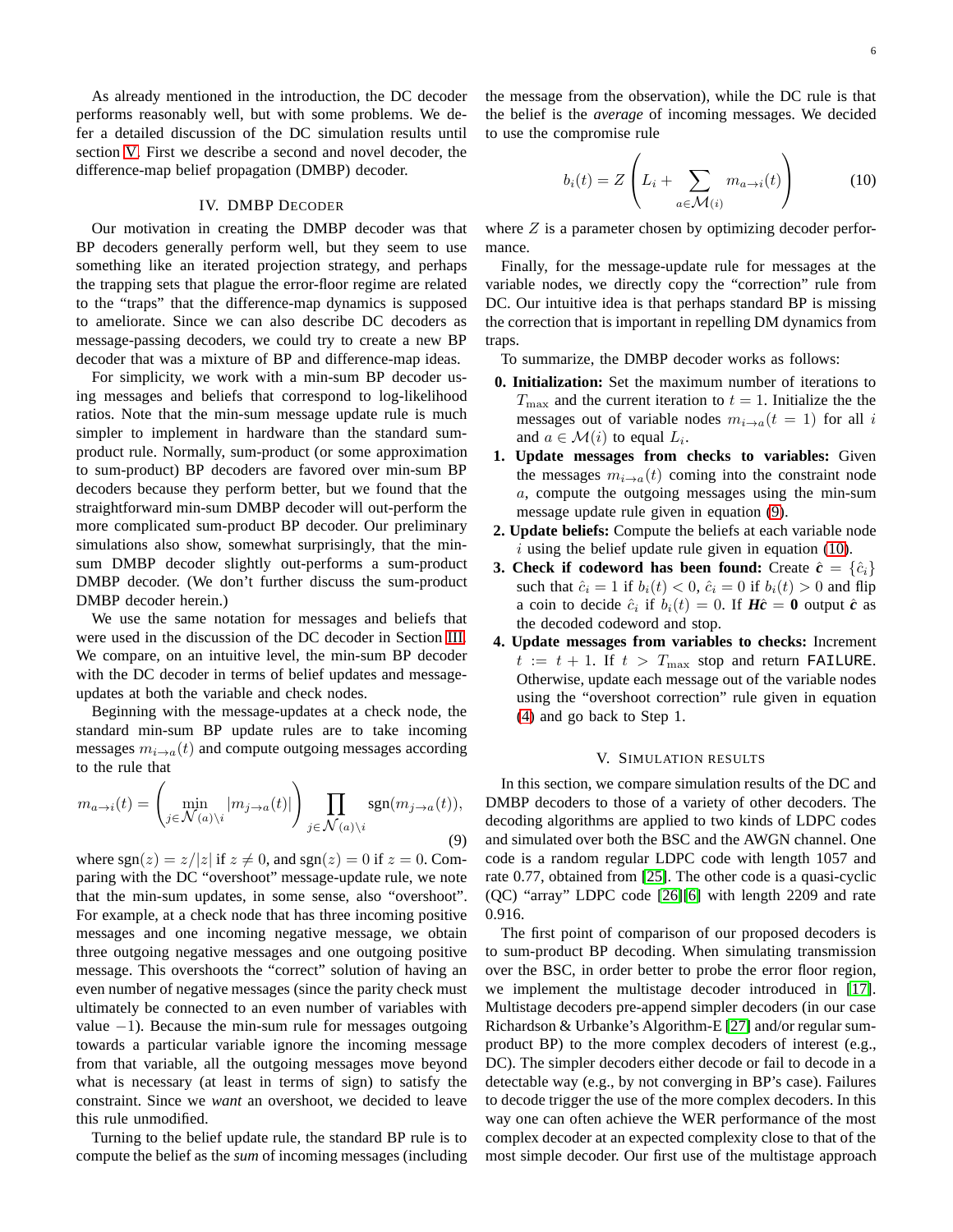in this paper is to calculate the performance of sum-product BP decoding for the BSC. We implement a multistage decoder that combines a first-stage Algorithm-E to a second-stage sumproduct BP. We term the combination E-BP. For the sumproduct BP simulations of the AWGN channel simulations we implement a standard sum-product BP decoder (and not a multistage decoder) as we have found Algorithm-E has very poor performance on the AWGN channel and thus does not appreciably reduce simulation time.

For DC and DMBP we provide results for standard (singlestage) implementations of both algorithms as well as for multistage implementations. As per the discussion above, we use E-BP as the initial stages for simulations over the BSC and BP by itself as a first stage for simulations of the AWGN channel. We denote the resulting multi-stage decoders by E-BP-DMBP, E-BP-DC, BP-DMBP and BP-DC.

Our final points of comparison are to linear programming (LP) decoding and mixed-integer LP (MILP) decoding. Our LP decoders were accelerated using Taghavi and Siegel's "adaptive" methods [\[28\]](#page-9-17), and ultimately relied on the simplex algorithm as implemented in the GLPK linear programming library [\[29\]](#page-9-18). For the BSC, we implement the multistage decoders E-BP-LP and E-BP-MILP(l) for  $l = 10$ , where l is the maximum number of integer (in fact binary) constraints the MILP decoder is allowed. Further details of these decoders and results can be found in [\[17\]](#page-9-6).

Regarding the decoding parameters of our new algorithms, for the random LDPC code, we use  $Z = 0.35$  for the DMBP decoder over both BSC and the AWGN channel. For the array code, we use  $Z = 0.405$  over the BSC and  $Z = 0.445$  over the AWGN channel.

Finally, we are often able to estimate a lower bound on the word error rate (WER) of ML decoding. When our decoders return a codeword that is different from the transmitted codeword, but has a higher probability, we know that an optimal ML decoder would also have made a decoding "error." The proportion of such events provides an estimated lower bound on ML performance. (The true ML WER could be above the lower bound because an ML decoder may also make errors on blocks for which our decoder fails to converge, events that our estimate assumes ML would decode correctly.)

Figure [3](#page-6-0) plots the word error rates of the various algorithms for the length-1057 random LDPC code when transmitted over the BSC. We plot WER versus SNR, assuming that the BSC results from hard-decision demodulation of a BPSK  $\pm 1$  sequence transmitted over an AWGN channel. The resulting relation between the crossover probability  $p$  of the equivalent BSC- $p$  and the SNR of the AWGN channel is  $p = Q\left(\sqrt{2R \cdot 10^{SNR/10}}\right)$ , where R is the rate of the code and  $Q(\cdot)$  is the Q-function. In Figure [3\(a\)](#page-6-1) we plot results when all iterative algorithms are limited to  $T_{\text{max}} = 50$  iterations, and in Figure [3\(b\)](#page-6-2) to  $T_{\text{max}} = 300$  iterations. We observe that E-BP-DMBP improves the error floor performance dramatically compared with E-BP (E-BP-DC also improves significantly compared with E-BP if one allows for 300 iterations) and in the high SNR region E-BP-DMBP with 50 iterations is very close to the estimated lower bound of the maximum

<span id="page-6-1"></span>

(a) Results when  $T_{\text{max}} = 50$  iterations



(b) Results when  $T_{\text{max}} = 300$  iterations

<span id="page-6-2"></span><span id="page-6-0"></span>Fig. 3. Error performance comparisons for a length-1057, rate-0.77 random LDPC code over the BSC.

likelihood (ML) decoder. Note also that a pure DMBP decoder has almost the same performance as E-BP-DMBP for both 50 and 300 iterations, so the E-BP-DMBP performance in the very high SNR regime should be indicative of the pure DMBP performance.

From Figure [3,](#page-6-0) we also observe that the pure DC decoder needs many more iterations to obtain good performance compared with both BP and DMBP. For 300 iterations, DC performs better than E-BP at lower SNR, but exhibits an apparent error floor as the SNR increases. This high error floor is mostly the result of the DC decoder returning a codeword with *lower* probability than the transmitted codeword. For example, for an SNR of 6.60 dB, 80% of DC errors are of this type, while for an SNR of 7.31 dB, the percentage rises to 98%. In contrast, the BP and DMBP decoders essentially never make this kind of error.

Notice that E-BP-LP has a very similar performance to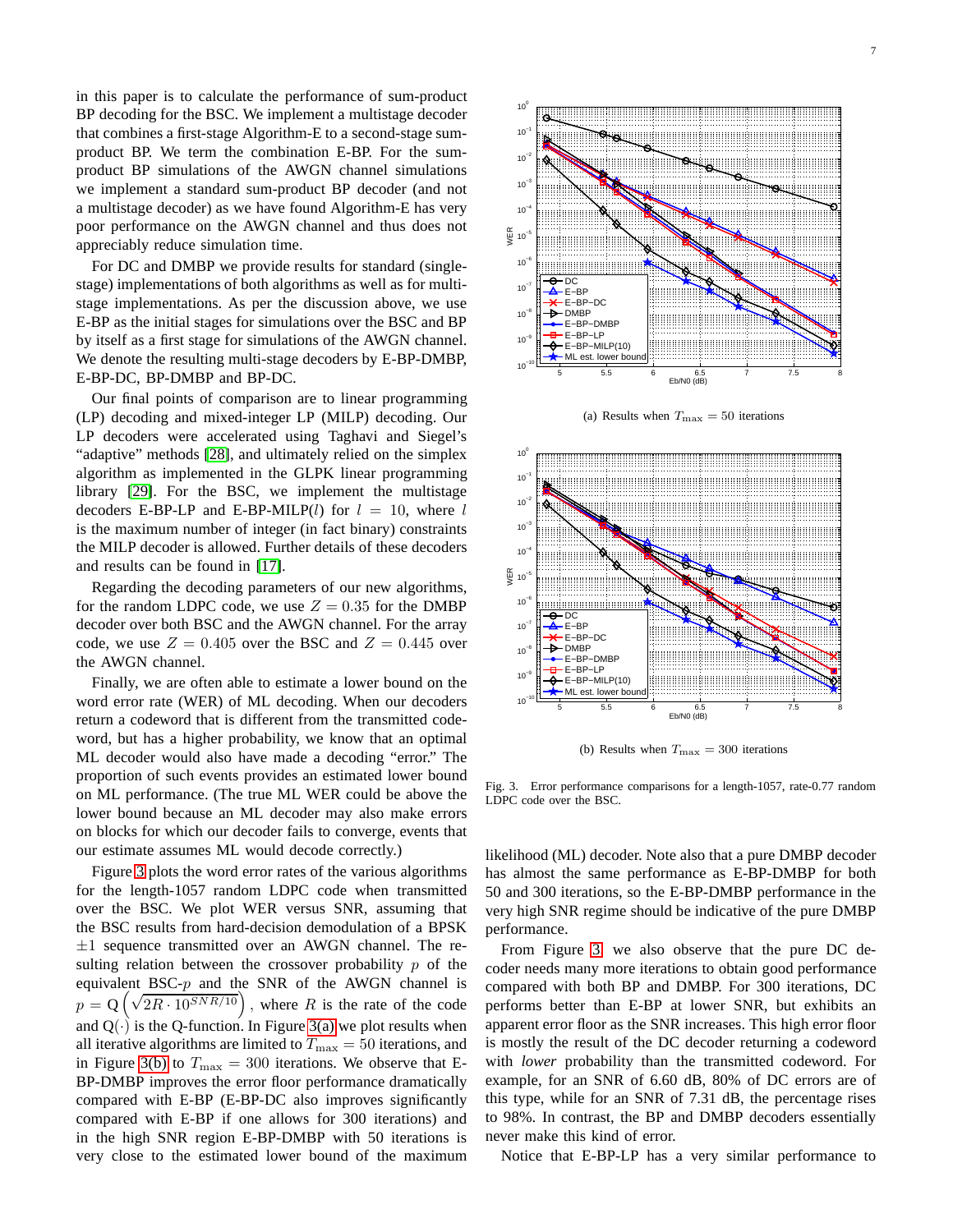

(a) Results when  $T_{\text{max}} = 50$  iterations



(b) Results when  $T_{\text{max}} = 300$  iterations



(a) Results when  $T_{\text{max}} = 50$  iterations



(b) Results when  $T_{\text{max}} = 200$  iterations

<span id="page-7-0"></span>Fig. 4. Error performance comparisons for a length-2209, rate-0.916 array LDPC code over the BSC.

<span id="page-7-1"></span>Fig. 5. Error performance comparisons for a length-1057, rate-0.77 random LDPC code over the AWGN channel.

DMBP, and also that E-BP-MILP with 10 fixed bits performs the best among all the decoders and almost approaches the estimated ML lower bound. However, DMBP decoders should be significantly more practical to construct in hardware, because they are message-passing decoders similar to existing BP decoders, while LP and MILP decoders do not currently have efficient and hardware-friendly message-passing implementations.

Figure [4](#page-7-0) depicts the WER performance comparison of the length-2209 array LDPC code over the BSC. For this QC-LDPC code, we observe broadly similar performance to the random LDPC code.

Figure [5](#page-7-1) shows the WER performance comparison of the length-1057 random LDPC code over the AWGN channel. We observe that the BP decoder for this code exhibits an error floor. DMBP improves the error floor performance compared with BP and does not have an apparent error floor. When 200 iterations are used, the DC decoder has a similar performance to BP. In the high SNR region, the DC decoder does not converge to an incorrect codeword as frequently as it does over the BSC. Note also that on the AWGN channel, while the DMBP decoder outperforms BP in the error-floor regime, it actually starts out worse in the low SNR regime.

Figure [6](#page-8-10) depicts the WER performance comparison of the length-2209 array LDPC code over the AWGN channel. For this QC-LDPC code, we observe similar performance to the random LDPC code. Note again that while all decoders benefit from additional allowed iterations, the DC decoder in particular becomes increasingly competitive as the number of allowed iterations increases.

Our basic motivation for the DC and DMBP decoders was that the difference-map dynamics may help a decoder avoid dynamical "traps" that could be related to the trapping sets that are believed to cause error floors. The very good performance of the DMBP decoder in the error floor regime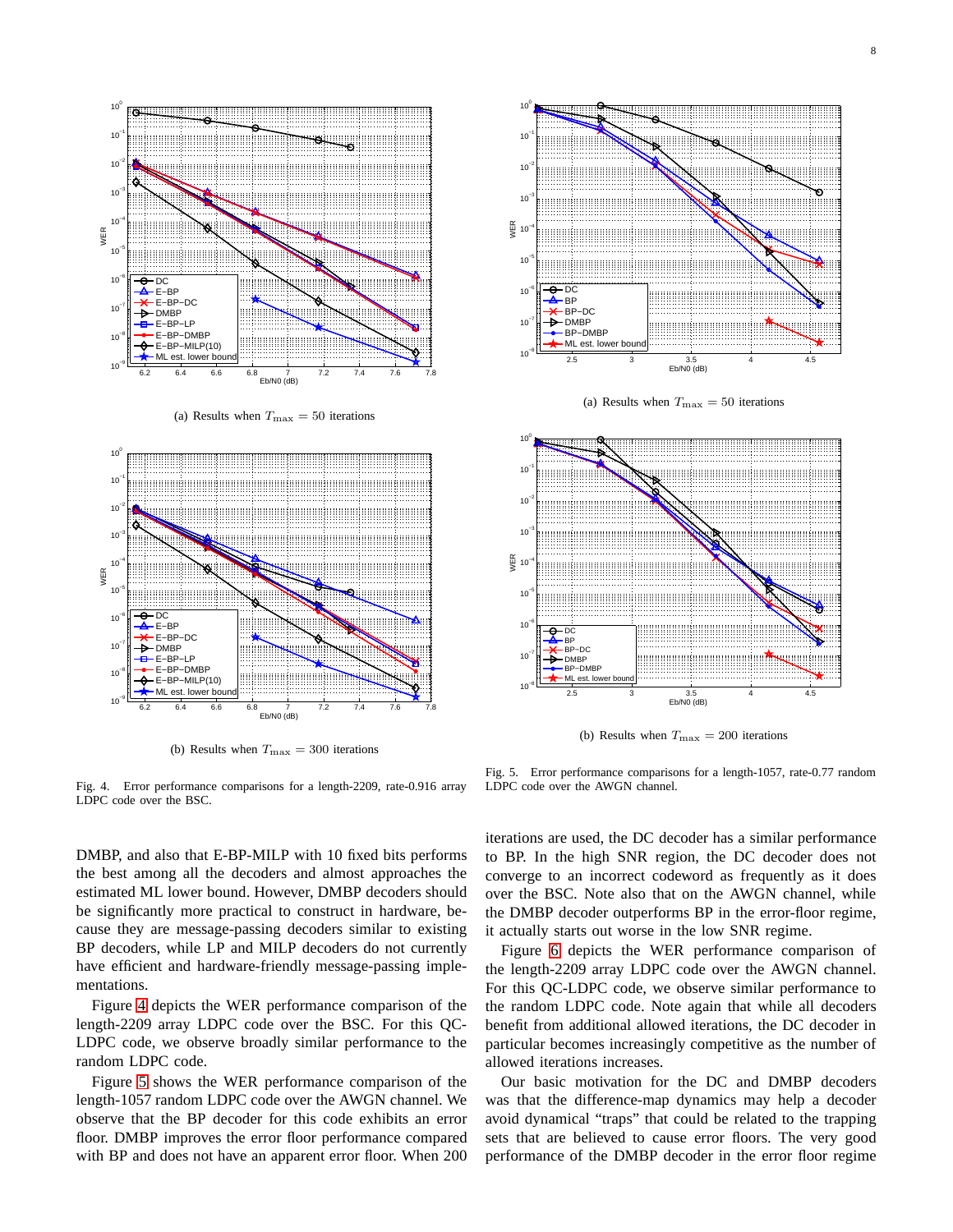

(a) Results when  $T_{\text{max}} = 50$  iterations



(b) Results when  $T_{\text{max}} = 200$  or 500 iterations

<span id="page-8-10"></span>Fig. 6. Error performance comparisons for a length-2209 and rate-0.916 array LDPC code over the AWGN channel.

indicates that there may in fact be a reduction in the number of trapping sets, but on the other hand, some trapping sets clearly continue to exist, even for the DMBP decoder. In particular, we followed the approach of [\[6\]](#page-8-5) and performed some preliminary investigations of individual "absorbing sets" in the array code that they studied, and found that although the DMBP decoder performed better on average than the BP decoder, it still would not escape if started sufficiently close to particular difficult absorbing sets.

# VI. CONCLUSION

In this paper, we investigate two decoders for LDPC codes: a DC decoder that directly applies the divide and concur approach to decoding LDPC codes, and a DMBP decoder that imports the difference-map idea into a min-sum BP-type decoder. The DMBP decoder shows particularly promising improvements in error-floor performance compared with the standard sum-product BP decoder, with comparable computational complexity, and is amenable to hardware implementation.

The DMBP decoder can be criticized for lacking a solid theoretical basis: it was constructed using intuitive ideas and is mostly interesting because of its excellent performance. The fact that its performance closely parallels that of linear programming decoders suggests that it might be related to them. In fact, our work was partially motivated by our earlier results which showed that LP decoders can significantly improve upon BP performance in the error floor regime [\[17\]](#page-9-6); we aimed to develop a message-passing decoder that could reproduce LP performance with complexity similar to BP.

Work in the direction of creating an efficient messagepassing linear programming decoder that could replace LP solvers that relied on simplex or interior point methods was begun by Vontobel and Koetter [\[30\]](#page-9-19), and message-passing algorithms that converge to an LP solution for some problems were suggested by Globerson and Jaakkola [\[31\]](#page-9-20). Our DMBP update equations are quite similar to those in the GEMPLP algorithm suggested by Globerson and Jaakkola, but our limited experiments with a GEMPLP decoder show that it does not reproduce LP decoding performance. For that matter, we have been unable to devise any other message-passing decoder with complexity similar to BP that exactly reproduces linear programming decoding. Elucidating the precise relationship between DMBP and LP decoders remains an outstanding theoretical problem, but from the practical point of view, our results show that the DMBP decoder already serves as an efficient message-passing decoder that significantly improves error floor performance compared with standard BP.

#### **REFERENCES**

- <span id="page-8-0"></span>[1] T. Richardson and R. Urbanke, *Modern Coding Theory*. Cambridge University Press, 2008.
- <span id="page-8-1"></span>[2] B. J. Frey, R. Koetter, and A. Vardy, "Signal-space characterization of iterative decoding", *IEEE Trans. Inform. Theory*, vol. 47, Feb. 2001, pp. 766-781.
- <span id="page-8-2"></span>[3] P. O. Vontobel and R. Koetter, "Graph-cover decoding and finite-length analysis of message-passing iterative decoding of LDPC codes," to appear in *IEEE Trans. Inform. Theory* [http://www.arxiv.org/abs/cs.IT/0512078.](http://www.arxiv.org/abs/cs.IT/0512078)
- <span id="page-8-3"></span>[4] D. MacKay and M. Postol, "Weaknesses of Margulis and Ramanujan-Margulis low-density parity-check codes," *Electronic Notes in Theoretical Computer Science*, vol. 74, 2003.
- <span id="page-8-4"></span>[5] T. Richardson, "Error floors of LDPC codes," *Proc. 41st Allerton Conf. on Communications, Control, and Computing*, Allerton House, Monticello, IL, Oct. 2003.
- <span id="page-8-5"></span>[6] L. Dolecek, P. Lee, Z. Zhang, V. Anatharam, B. Nikolic, and M.J. Wainwright, "Predicting error floors of structured LDPC codes: deterministic bounds and estimates," to appear in *IEEE Jour. Sel. Areas in Comm.*, 2009.
- <span id="page-8-6"></span>[7] See www.hpl.hp.com/personal/Pascal Vontobel/pseudocodewords/papers/ for a collection of papers on pseudocodewords and related ideas.
- <span id="page-8-7"></span>[8] X.-Y. Hu, E. Eleftheriou, and D. M. Arnold. "Regular and irregular progressive edge-growth Tanner graphs," *IEEE Trans. Inform. Theory*, vol. 51, no. 1, Jan. 2005, pp. 386–398.
- <span id="page-8-8"></span>[9] T. Tian, C. Jones, J. D. Villasenor, and R. D. Wesel, "Construction of irregular LDPC codes with low error floors," *IEEE International Conference on Communications*, vol. 5, Anchorage, AK, May 2003, pp. 3125–3129.
- <span id="page-8-9"></span>[10] Y. Wang, J. S. Yedidia, S. C. Draper, "Construction of highgirth QC-LDPC codes," *Fifth International Symposium on Turbo Codes and Related Topics* 2008. Available online at [http://www.merl.com/publications/TR2008-061/.](http://www.merl.com/publications/TR2008-061/)